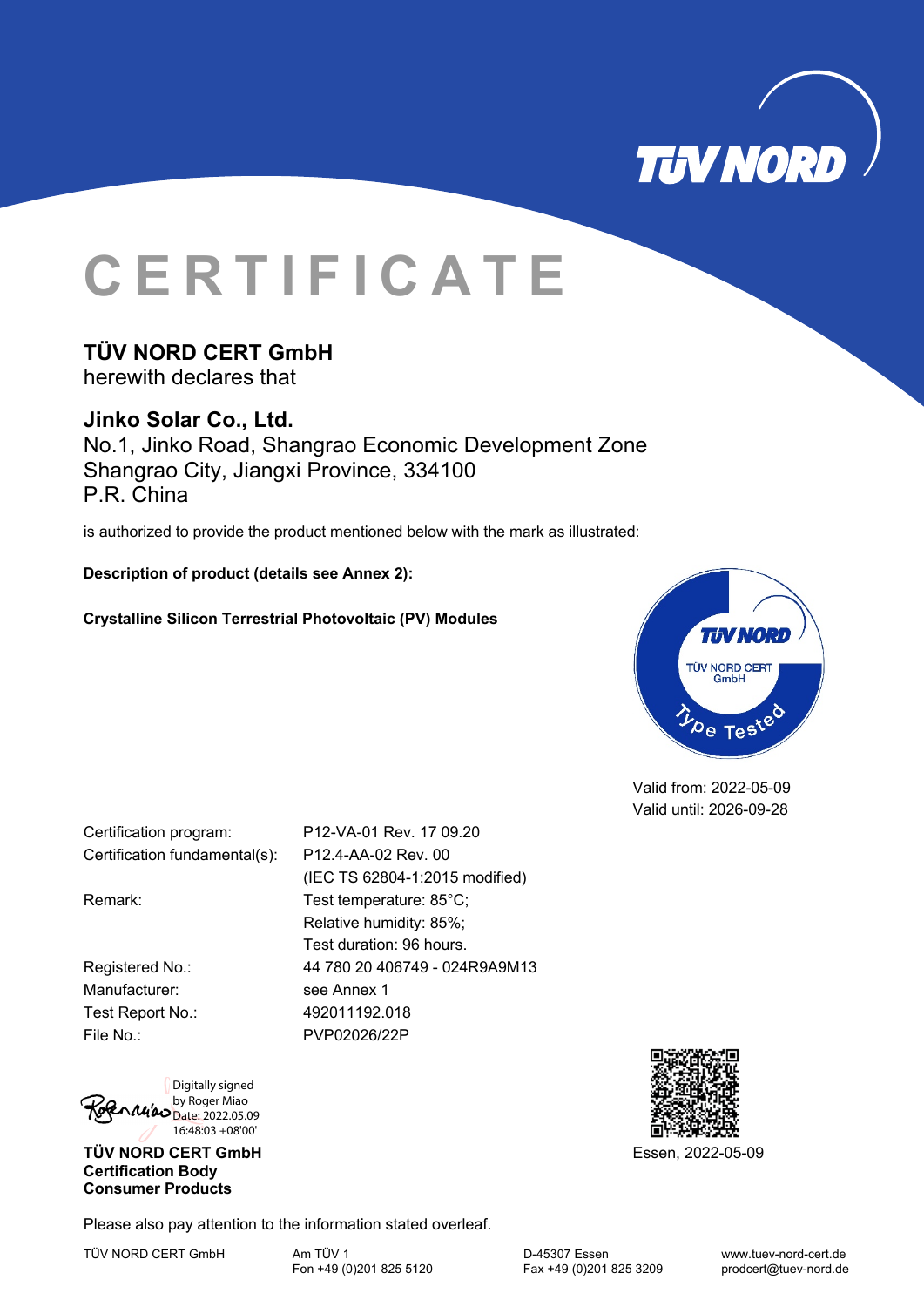

**Anlage 1 zum Zertifikat Nr.: /** *Annex 1 to Certificate No.:* **44 780 20 406749 - 024R9A9M13 Seite /** *Page* **1 von /** *of* **3 Aktenzeichen: /** *File reference:* **PVP02026/22P 2022-05-09** 

#### **Manufacturer:**

**Consumer Products** 

| Manufacturer 1:                                                           | Jinko Solar Co., Ltd.                                                                           |
|---------------------------------------------------------------------------|-------------------------------------------------------------------------------------------------|
|                                                                           | No.1, Jinko Road, Shangrao Economic Development Zone                                            |
|                                                                           | Shangrao City, Jiangxi Province, 334100, P.R. China                                             |
| Factory inspection report no.:                                            | 862010818.009                                                                                   |
| Manufacturer 2:                                                           | Zhejiang Jinko Solar Co., Ltd.                                                                  |
|                                                                           | No. 58, Yuan Xi Road, Yuan Hua Town,                                                            |
|                                                                           | Haining City, Jiaxing City, Zhejiang, 314416, P. R. China                                       |
| Factory inspection report no.:                                            | 862010206.009                                                                                   |
| Manufacturer 3:                                                           | Jinko Solar Technology Sdn Bhd.                                                                 |
|                                                                           | 2481, Tingkat Perusahaan 4A, Kawasan Perusahaan Bebas Perai<br>13600, Perai, Penang, Malaysia   |
| Factory inspection report no.:                                            | 862010278.007                                                                                   |
| Manufacturer 4:                                                           | Zhejiang Jinko Solar Co., Ltd.                                                                  |
|                                                                           | No.35 Haishi Road, Jianshan New District                                                        |
|                                                                           | Haining City, Zhejiang Province. 314415, P.R. China                                             |
| Factory inspection report no.:                                            | 862010305.006                                                                                   |
| Manufacturer 5:                                                           | Jinko Solar Technology Sdn Bhd. (P2)                                                            |
|                                                                           | 2522, Lorong Perusahaan 4, Kawasan Perusahaan Bebas Perai, Phase 1,<br>13600, Perai, Penang     |
| Factory inspection report no.:                                            | 862010306.006                                                                                   |
| Manufacturer 6:                                                           | Jinko Solar Technology Sdn Bhd. (P3)                                                            |
|                                                                           | Lot 10085, Plot C & D, Jalan Perusahaan, Mukim 1, Seberang Perai<br>Tengah, 13600 Perai, Penang |
| Factory inspection report no.:                                            | 862010307.006                                                                                   |
| Manufacturer 7:                                                           | Vina Solar Technology Co., Ltd.                                                                 |
|                                                                           | E12 factory, lot CN-03, Van Trung Industrial park                                               |
|                                                                           | 21000 Bac Giang Province, Vietnam                                                               |
| Factory inspection report no.:                                            | 862010318.005                                                                                   |
| Digitally signed<br>by Roger Miao<br>Date: 2022.05.09<br>16:48:11 +08'00' |                                                                                                 |
| TÜV NORD CERT GmbH                                                        |                                                                                                 |
| <b>Certification Body</b>                                                 |                                                                                                 |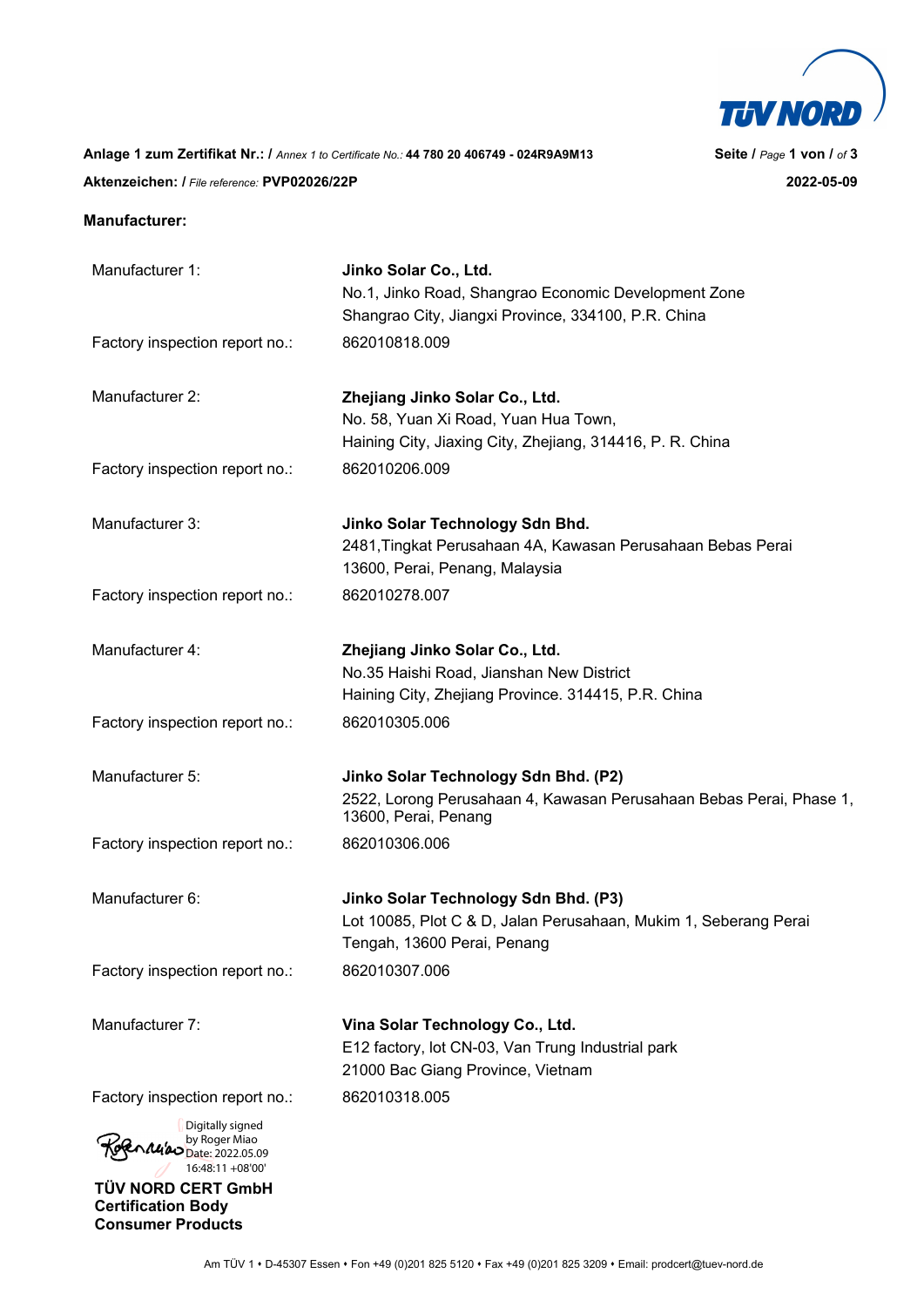

**Anlage 1 zum Zertifikat Nr.: /** *Annex 1 to Certificate No.:* **44 780 20 406749 - 024R9A9M13 Seite /** *Page* **2 von /** *of* **3** 

**Aktenzeichen: /** *File reference:* **PVP02026/22P 2022-05-09** 

| Manufacturer 8:                                                           | Yuhuan Jinko solar Co., Ltd.                                                                                                                                           |
|---------------------------------------------------------------------------|------------------------------------------------------------------------------------------------------------------------------------------------------------------------|
|                                                                           | At the Intersection of Shanghai Road and Taizhou Road in the Third Issue<br>of Yuhuan Economic Development Zone                                                        |
|                                                                           | Taizhou City, Zhejiang Province, 317600, P. R. China                                                                                                                   |
| Factory inspection report no.:                                            | 862010340.005                                                                                                                                                          |
| Manufacturer 9:                                                           | Jinko Solar Co., Ltd. (fifth factory)<br>NO.1 YingBin Road, Shangrao Economic Development Zone<br>Jiangxi Province, 334100, P. R. China                                |
| Factory inspection report no.:                                            | 862010380.004                                                                                                                                                          |
| Manufacturer 10:                                                          | Jinko Solar Technology Sdn. Bhd. (P5)<br>Plot 538 Tingkat Perusahaan 4B, Perai Free Trade Zone<br>13600 Perai, Penang, Malaysia                                        |
| Factory inspection report no.:                                            | 862010416.004                                                                                                                                                          |
| Manufacturer 11:                                                          | Jinko Solar Technology Sdn Bhd. (P6)<br>2480 Tingkat Perusahaan, Enam Perai Free Trade Zone<br>13600 Perai, Penang, Malaysia                                           |
| Factory inspection report no.:                                            | 862010417.004                                                                                                                                                          |
| Manufacturer 12:                                                          | <b>HTSOLAR VIETNAM LIMITED COMPANY</b>                                                                                                                                 |
|                                                                           | Factory F3-1 and F3-2, Lot F3, Trang Due Industrial park, a part of Dinh<br>Vu-Cat Hai economic zone, Hong phong commune, An Duong District,<br>Haiphong city, Vietnam |
| Factory inspection report no.:                                            | 862010420.003                                                                                                                                                          |
| Manufacturer 13:                                                          | Jinko Solar (U.S.) Industries Inc.<br>4660 Pow-Mia Memorial Parkway, Suite 200<br>Jacksonville, FL, 32221, USA                                                         |
| Factory inspection report no.:                                            | 862010440.003                                                                                                                                                          |
| Manufacturer 14:                                                          | Jinko Solar (Haining) Co., Ltd.<br>No. 89, Lianhong Road, Yuanhua Town, Haining City,<br>Jiaxing City, Zhejiang, P.R. China                                            |
| Factory inspection report no.:                                            | 862010467.003                                                                                                                                                          |
| Digitally signed<br>by Roger Miao<br>Date: 2022.05.09<br>16:48:20 +08'00' |                                                                                                                                                                        |
| TÜV NORD CERT GmbH                                                        |                                                                                                                                                                        |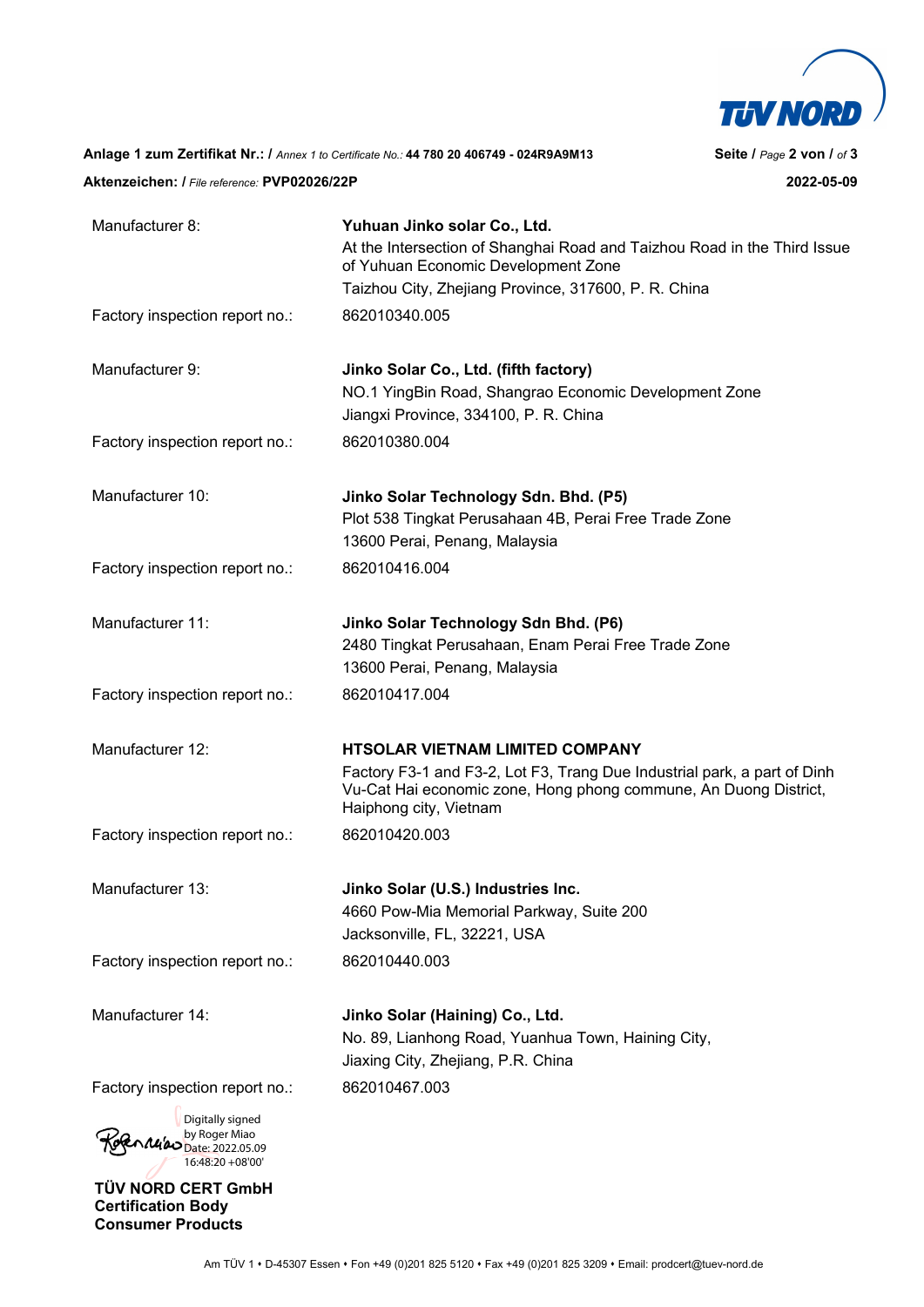

**Anlage 1 zum Zertifikat Nr.: /** *Annex 1 to Certificate No.:* **44 780 20 406749 - 024R9A9M13 Seite /** *Page* **3 von /** *of* **3 Aktenzeichen: /** *File reference:* **PVP02026/22P 2022-05-09** 

| Manufacturer 15:               | Jinko Solar (Yiwu) Co., Ltd.<br>1555# Chengxin Road, Niansanli street                                 |
|--------------------------------|-------------------------------------------------------------------------------------------------------|
|                                | Yiwu city, Zhejiang Province, P.R. China                                                              |
| Factory inspection report no.: | 862010488.002                                                                                         |
| Manufacturer 16:               | Jinko Solar (Chuzhou) Co., Ltd.                                                                       |
|                                | No. 18 Liming Road, Lai'an Economic Development Zone                                                  |
|                                | Chuzhou City, Anhui Province, P.R. China                                                              |
| Factory inspection report no.: | 862010491.002                                                                                         |
| Manufacturer 17:               | Jinko Solar (Shangrao) Co., Ltd.                                                                      |
|                                | No.1, Yingbin Road, Economic Development Zone, Shangrao City,<br>Jiangxi Province, 334100, P.R. China |
| Factory inspection report no.: | 862010534.002                                                                                         |
| Manufacturer 18:               | Jinko Solar (Haining) Co., Ltd                                                                        |
|                                | No.199, Xinyue Road, Huangwan Town, Haining City,                                                     |
|                                | Zhejiang 314415, P.R.China                                                                            |
| Factory inspection report no.: | 862010595.001                                                                                         |

#### Remark:

Factory inspection is mandatory to be performed annually. Please refer to factory inspection report for detailed information.

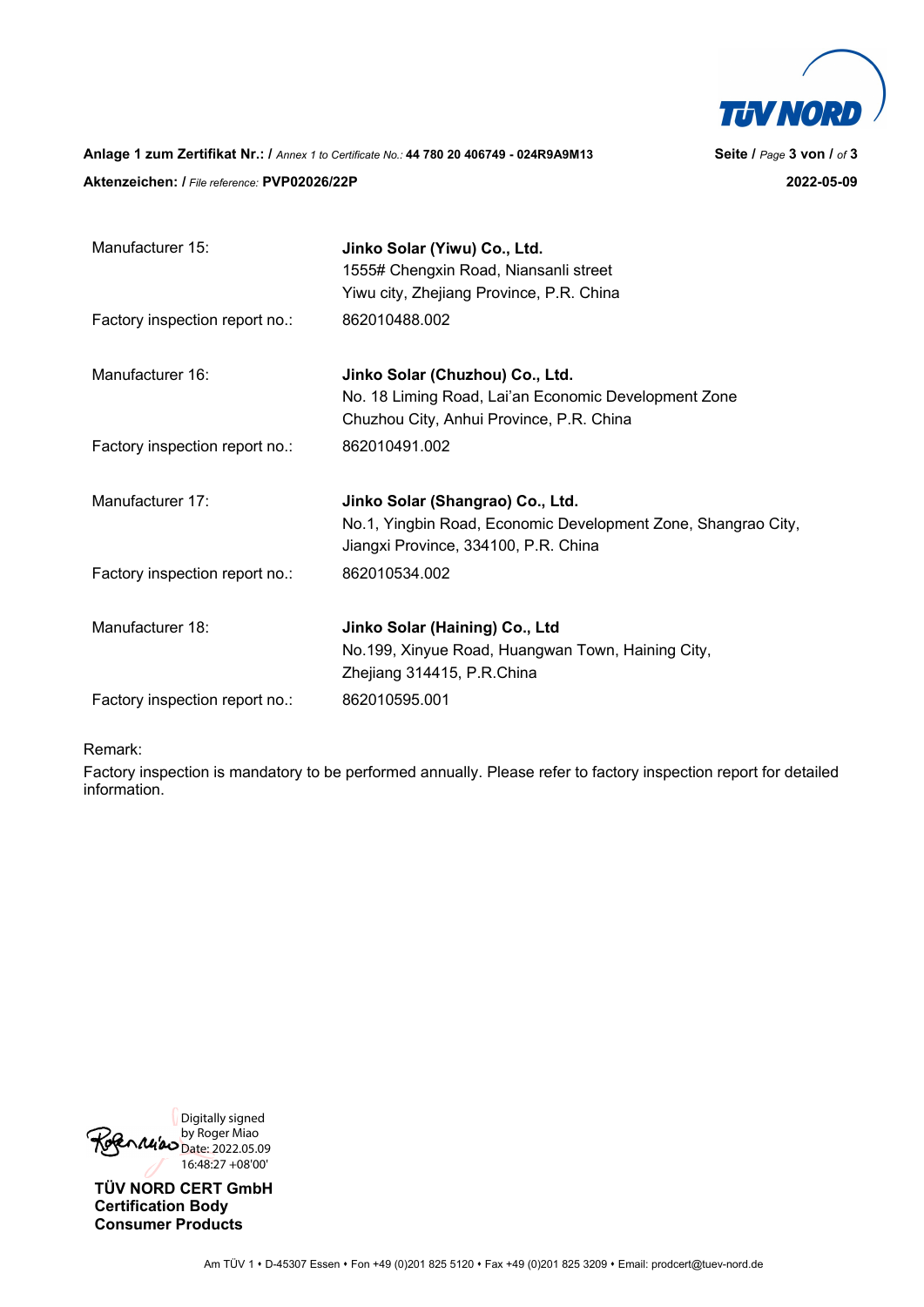

### **Description of product(s):**

| Module types:                | Double Glass PV Modules with 6" Poly-crystalline Silicon Solar<br><b>Cells</b>          |
|------------------------------|-----------------------------------------------------------------------------------------|
|                              | 72 cells: JKMxxxPP-72-DV(xxx=250-350, with increments of 5W)                            |
|                              | 72 cells: JKMSxxxPP-72-DV(xxx=250-350, with increments of 5W)                           |
|                              | 72 cells: JKMxxxPP-72-DV-J(xxx=250-350, with increments of 5W)                          |
|                              | 72 cells: JKMSxxxPP-72-DV-J(xxx=250-350, with increments of 5W)                         |
|                              | 72 cells: JKMxxxPP-72-DV-F(xxx=250-350, with increments of 5W)                          |
|                              | 72 cells: JKMxxxPP-72-J4DV(xxx=250-350, with increments of 5W)                          |
|                              | 60 cells: JKMxxxPP-60-DV(xxx=210-290, with increments of 5W)                            |
|                              | 60 cells: JKMSxxxPP-60-DV(xxx=210-290, with increments of 5W)                           |
|                              | 60 cells: JKMxxxPP-60-DV-J(xxx=210-290, with increments of 5W)                          |
|                              | 60 cells: JKMSxxxPP-60-DV-J(xxx=210-290, with increments of 5W)                         |
|                              | 60 cells: JKMxxxPP-60-DV-F(xxx=210-290, with increments of 5W)                          |
|                              | 60 cells: JKMxxxPP-60-J4DV(xxx=210-290, with increments of 5W)                          |
| Maximum system voltage:      | 1500V                                                                                   |
| Fuse rating:                 | 15A or 20A or 25A                                                                       |
| Application class:           | Class A                                                                                 |
| Electrical protection class: | Class II                                                                                |
| Module types:                | Double Glass PV Modules with 6" Poly-crystalline Silicon Half-cut<br><b>Solar Cells</b> |
|                              | 144 half-cut cells: JKMxxxPP-72H-DV(xxx=250-350, with increments of<br>5W)              |
|                              | 144 half-cut cells: JKMxxxPP-72H-J4DV(xxx=250-350, with increments<br>of $5W$ )         |
|                              | 120 half-cut cells: JKMxxxPP-60H-DV(xxx=210-290, with increments of<br>5W)              |
|                              | 120 half-cut cells: JKMxxxPP-60H-J4DV(xxx=210-290, with increments<br>of 5W)            |
| Maximum system voltage:      | 1500V                                                                                   |
| Fuse rating:                 | 15A or 20A or 25A                                                                       |
| Application class:           | Class A                                                                                 |
| Electrical protection class: | Class II                                                                                |
| Module types:                | Double Glass PV Modules with 6" Mono-crystalline Silicon Solar<br><b>Cells</b>          |
| Digitally signed             | 72 cells: JKMxxxM-72-DV(xxx=250-420, with increments of 5W)                             |

**TÜV NORD CERT GmbH Certification Body Consumer Products** 

by Roger Miao Date: 2022.05.09 16:48:35 +08'00'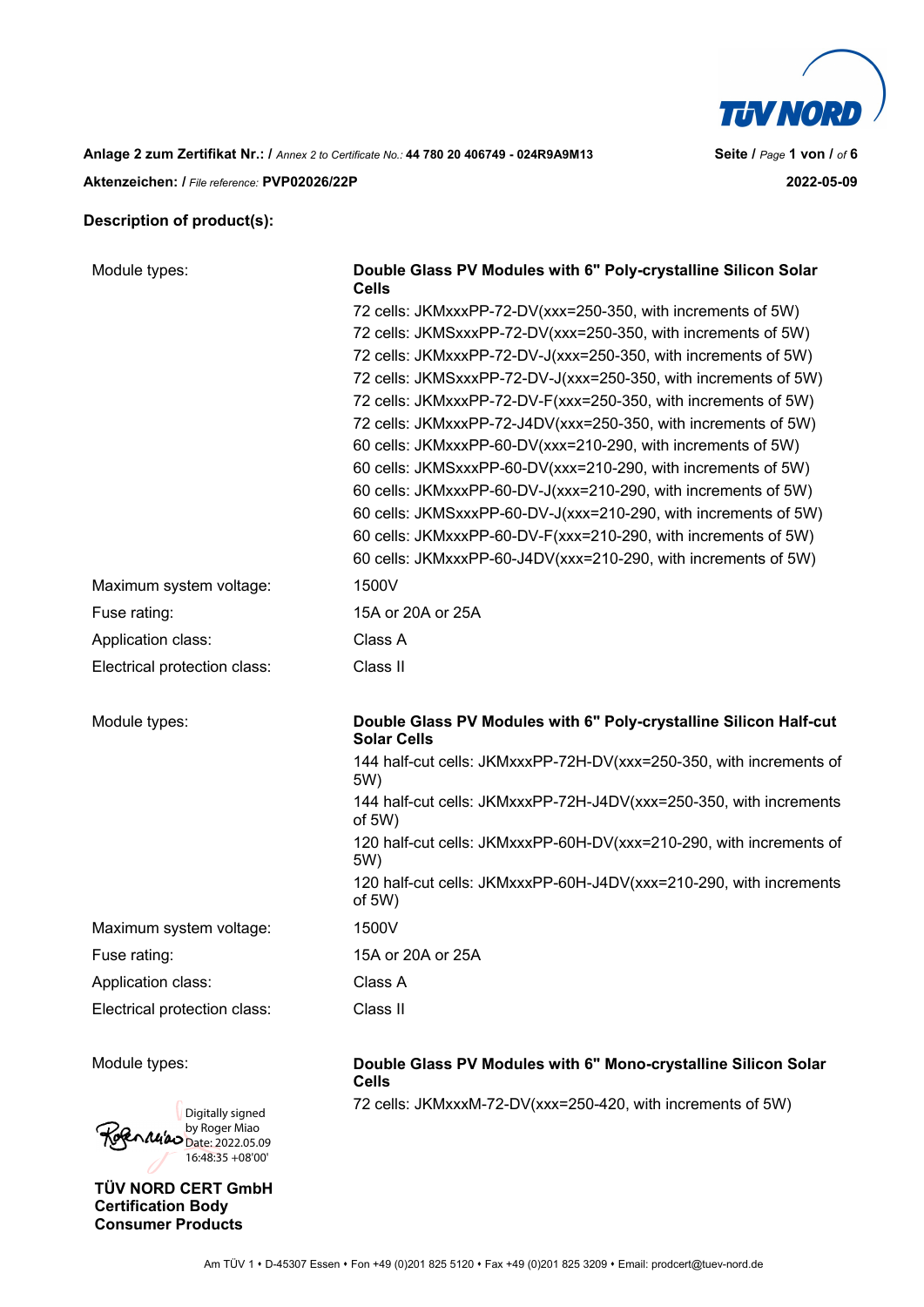

**Anlage 2 zum Zertifikat Nr.: /** *Annex 2 to Certificate No.:* **44 780 20 406749 - 024R9A9M13 Seite /** *Page* **2 von /** *of* **6 Aktenzeichen: /** *File reference:* **PVP02026/22P 2022-05-09** 

72 cells: JKMxxxM-72-DV-J (xxx=250-420, with increments of 5W) 72 cells: JKMSxxxM-72-DV(xxx=250-420, with increments of 5W) 72 cells: JKMSxxxM-72-DV-J(xxx=250-420, with increments of 5W) 72 cells: JKMSxxxM-72-DV-TI(xxx=250-420, with increments of 5W) 72 cells: JKMxxxM-72-BDV(xxx=300-420, with increments of 5W) 72 cells: JKMxxxM-72L-BDV(xxx=375-405, with increments of 5W) 72 cells: JKMxxxM-72-BDVP(xxx=315-420, with increments of 5W) 72 cells: JKMxxxM-72L-BDVP(xxx=370-410, with increments of 5W) 60 cells: JKMxxxM-60-DV(xxx=210-350, with increments of 5W) 60 cells: JKMxxxM-60-DV-J(xxx=210-350, with increments of 5W) 60 cells: JKMSxxxM-60-DV(xxx=210-350, with increments of 5W) 60 cells: JKMSxxxM-60-DV-J(xxx=210-350, with increments of 5W) 60 cells: JKMSxxxM-60-DV-TI(xxx=210-350, with increments of 5W) 60 cells: JKMxxxM-60-BDV(xxx=250-350, with increments of 5W) 60 cells: JKMxxxM-60L-BDV(xxx=310-335, with increments of 5W) 60 cells: JKMxxxM-60-BDVP(xxx=260-350, with increments of 5W) 60 cells: JKMxxxM-60L-BDVP(xxx=305-340, with increments of 5W) 60 cells: MMxxx-60LA-MGV(xxx=210-350, with increments of 5W) 60 cells: SMMxxx-60LA-MGV-TI(xxx=210-350, with increments of 5W) Maximum system voltage: 1500V Fuse rating: 15A or 20A or 25A Application class: Class A Electrical protection class: Class II Module types: **Double Glass PV Modules with 6" Mono-crystalline Silicon Half-cut Solar Cells** 156 half-cut cells: JKSN3-DDCA-xxx(xxx=400-440, with increments of 5W) 156 half-cut cells: JKSM3-DDCA-xxx(xxx=400-450, with increments of 5W) 156 half-cut cells: JKMxxxM-78H-BDVP(xxx=415-455, with increments of 5W) 156 half-cut cells: JKMxxxN-78H-BDV(xxx=415-460, with increments of 5W)

> 156 half-cut cells: JKMxxxM-7RL3-BDVP(xxx=440-465, with increments of 5W)

156 half-cut cells: JKMxxxM-7RL3-BDVP-J(xxx=440-465, with increments of 5W)

156 half-cut cells: JKMxxxN-7RL3-BDV(xxx=440-490, with increments of 5W)

Digitally signed by Roger Miao  $\mathcal{M}$ 420 Date: 2022.05.09 16:48:43 +08'00'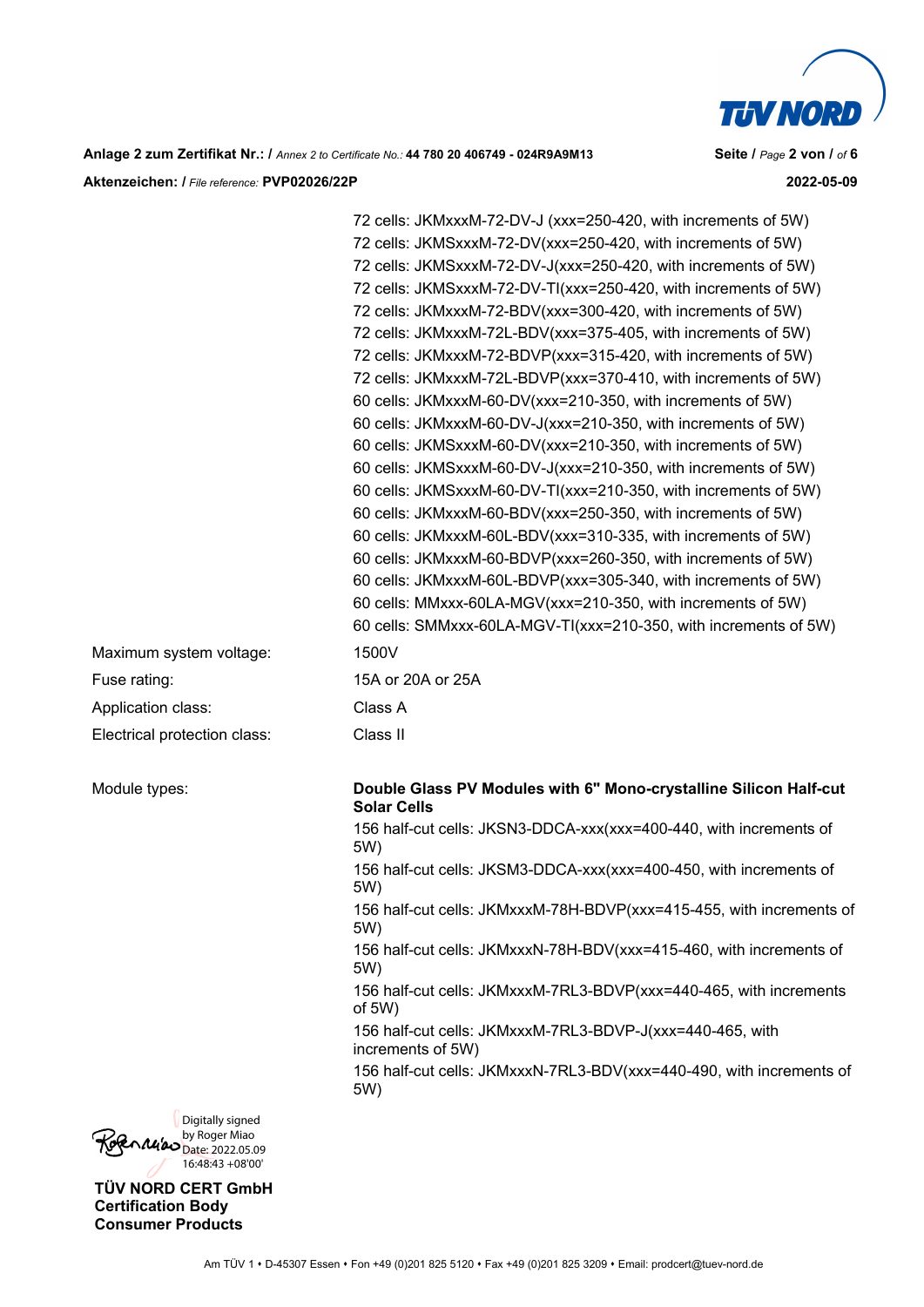

**Aktenzeichen: /** *File reference:* **PVP02026/22P 2022-05-09** 

156 half-cut cells: JKMxxxM-78HL3-BDVP(xxx=430-485, with increments of 5W)

156 half-cut cells: JKMxxxM-78HL3-MBB-BDVP(xxx=430-485, with increments of 5W)

144 half-cut cells: JKMxxxM-72H-BDV(xxx=300-420, with increments of 5W)

144 half-cut cells: JKMxxxM-72HL-BDV(xxx=390-410, with increments of 5W)

144 half-cut cells: JKMxxxM-72H-BDVP(xxx=375-430, with increments of 5W)

144 half-cut cells: JKMxxxM-72HL-BDVP(xxx=375-430, with increments of 5W)

144 half-cut cells: JKMxxxM-72H-DV(xxx=250-420, with increments of 5W)

144 half-cut cells: JKMxxxM-72H-MBB-BDV(xxx=390-420, with increments of 5W)

144 half-cut cells: JKMxxxN-72H-MBB-BDV(xxx=370-445, with increments of 5W)

144 half-cut cells: JKMxxxM-72H-MBB-BDVP(xxx=370-440, with increments of 5W)

144 half-cut cells: JKMxxxN-72H-MBB-BDV(xxx=390-415, with increments of 5W)

144 half-cut cells: JKMxxxM-72HLM-BDVP(xxx=400-460, with increments of 5W)

144 half-cut cells: JKMSxxxM-72H-DV-TI(xxx=250-420, with increments of 5W)

144 half-cut cells: MMxxx-72HLA-MGV(xxx=250-420, with increments of 5W)

144 half-cut cells: SMMxxx-72HLA-MGV-TI(xxx=250-420, with increments of 5W)

132 half-cut cells: JKSN3-CDCA-xxx(xxx=340-370, with increments of 5W)

132 half-cut cells: JKSM3-CDCA-xxx(xxx=340-380, with increments of 5W)

132 half-cut cells: JKMxxxM-66H-BDVP(xxx=350-385, with increments of 5W)

132 half-cut cells: JKMxxxN-66H-BDV(xxx=350-385, with increments of 5W)

132 half-cut cells: JKMxxxM-6RL3-BDVP(xxx=375-390, with increments of 5W)

132 half-cut cells: JKMxxxM-6RL3-BDVP-J (xxx=375-390, with increments of 5W)

132 half-cut cells: JKMxxxN-6RL3-BDV(xxx=375-410, with increments of 5W)

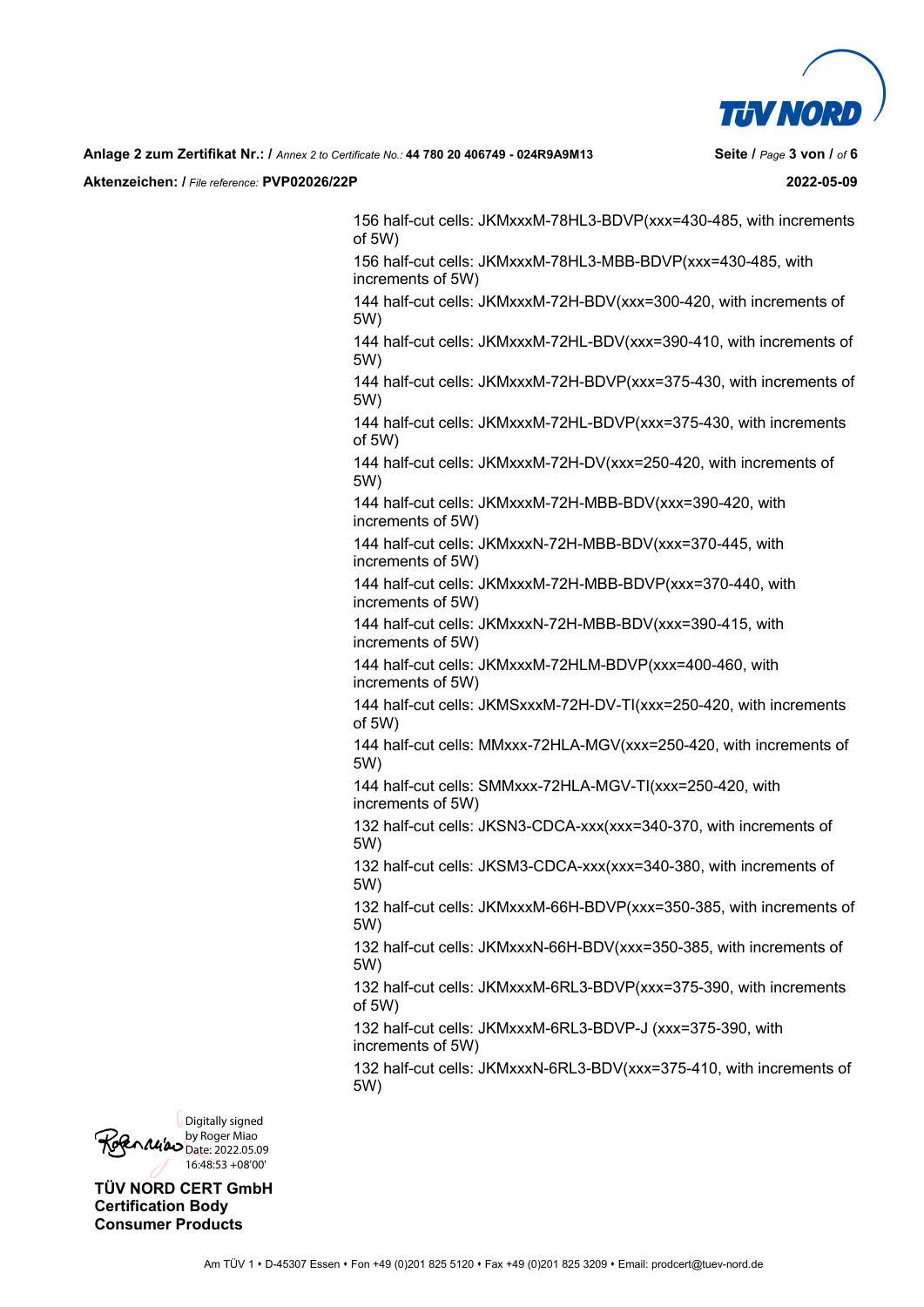

**Aktenzeichen: /** *File reference:* **PVP02026/22P 2022-05-09** 

132 half-cut cells: JKMxxxM-66HL3-BDVP(xxx=365-410, with increments of 5W) 132 half-cut cells: JKMxxxM-66HL3-MBB-BDVP(xxx=365-410, with increments of 5W) 120 half-cut cells: JKMxxxM-60H-BDV(xxx=250-350, with increments of 5W) 120 half-cut cells: JKMxxxM-60HL-BDV(xxx=325-340, with increments of 5W) 120 half-cut cells: JKMxxxM-60H-BDVP(xxx=310-355, with increments of 5W) 120 half-cut cells: JKMxxxM-60HL-BDVP(xxx=310-355, with increments of 5W) 120 half-cut cells: JKMxxxM-60H-DV(xxx=210-350, with increments of 5W) 120 half-cut cells: JKMxxxM-60H-MBB-BDV(xxx=330-350, with increments of 5W) 120 half-cut cells: JKMxxxN-60H-MBB-BDV(xxx=310-370, with increments of 5W) 120 half-cut cells: JKMxxxM-60H-MBB-BDVP(xxx=310-365, with increments of 5W) 120 half-cut cells: JKMxxxM-60HLM-BDVP(xxx=335-380, with increments of 5W) 120 half-cut cells: JKMSxxxM-60H-DV-TI(xxx=210-350, with increments of 5W) 120 half-cut cells: MMxxx-60HLA-MGV(xxx=210-350, with increments of 5W) 120 half-cut cells: SMMxxx-60HLA-MGV-TI(xxx=210-350, with increments of 5W)

Maximum system voltage: 1500V

Fuse rating: 15A or 20A or 25A

Application class: Class A

Electrical protection class: Class II

Module types: **Double Glass PV Modules with 7" Mono-crystalline Silicon Half-cut Solar Cells**

> 156 half-cut cells: JKMxxxN-7RL4-BDV(xxx=500-605, with increments of 5W)

> 156 half-cut cells: JKMxxxN-7RL4-BDV-J (xxx=500-595, with increments of 5W)

156 half-cut cells: JKMxxxM-7RL4-BDVP(xxx=490-595, with increments of 5W)

156 half-cut cells: JKMxxxM-7RL4-BDVP-J(xxx=490-595, with increments of 5W)

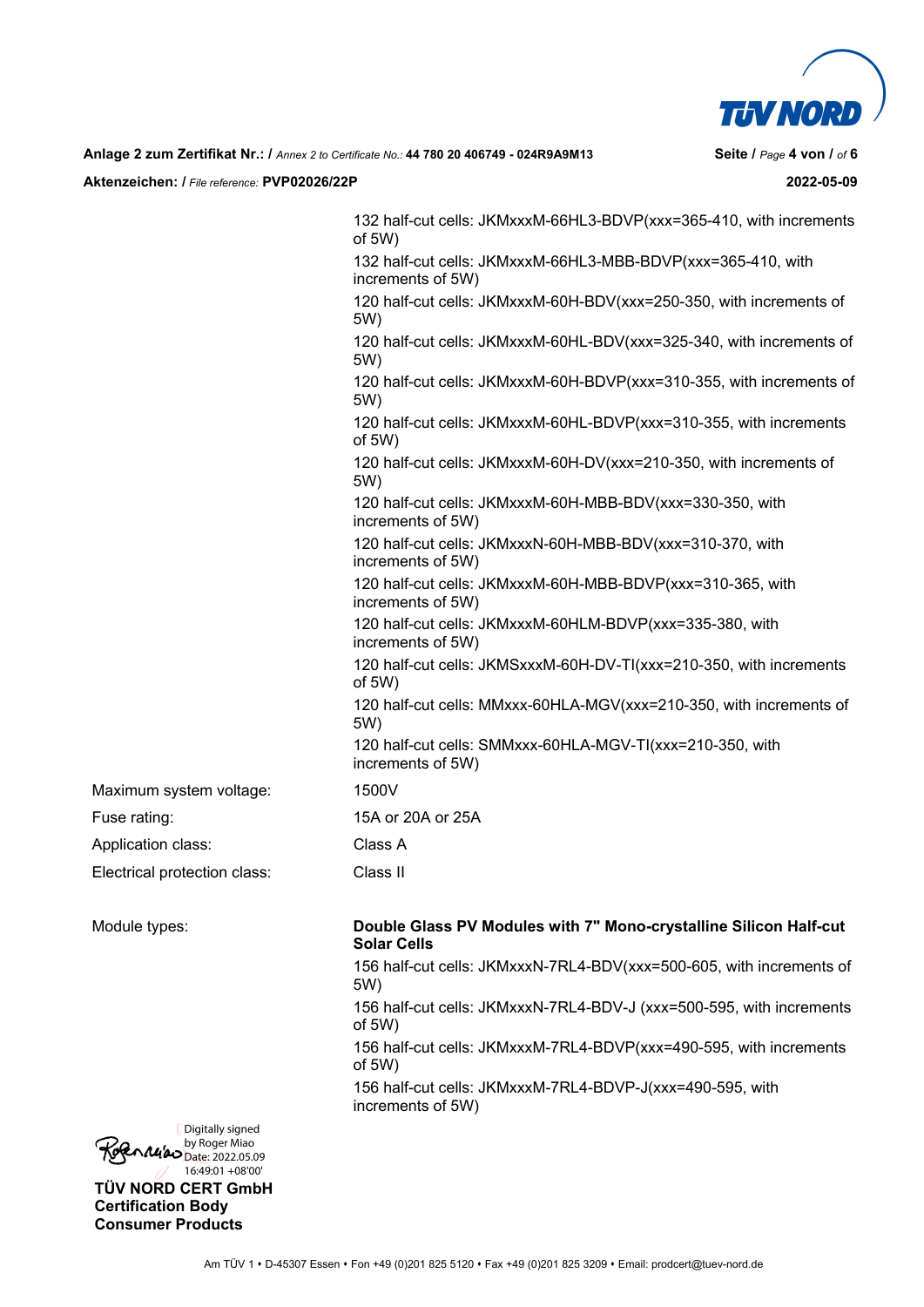

**Aktenzeichen: /** *File reference:* **PVP02026/22P 2022-05-09** 

156 half-cut cells: JKMxxxN-78HL4-BDV (xxx=570-625, with increments of 5W)

156 half-cut cells: JKMxxxM-78HL4-BDVP(xxx=570-595, with increments of 5W)

144 half-cut cells: JKMxxxN-7TL4-BDV(xxx=465-555, with increments of 5W)

144 half-cut cells: J7rKMxxxN-7TL4-BDV-J (xxx=465-555, with increments of 5W)

144 half-cut cells: JKMxxxM-7TL4-BDVP(xxx=460-545, with increments of 5W)

144 half-cut cells: JKMxxxM-7TL4-BDVP-J(xxx=460-545, with increments of 5W)

144 half-cut cells: JKMxxxM-72HL4-BDVP(xxx=460-565, with increments of 5W)

144 half-cut cells: JKMxxxM-72HL4-BDVP-J(xxx=460-550, with increments of 5W)

144 half-cut cells: JKMxxxN-72HL4-BDV(xxx=460-575, with increments of 5W)

144 half-cut cells: JKMxxxN-72HL4-BDV-J (xxx=460-565, with increments of 5W)

132 half-cut cells: JKMxxxM-66HL4-BDVP(xxx=425-500, with increments of 5W)

132 half-cut cells: JKMxxxM-6RL4-BDVP(xxx=425-500, with increments of 5W)

132 half-cut cells: JKMxxxN-66HL4-BDV(xxx=425-520, with increments of 5W)

132 half-cut cells: JKMxxxN-6RL4-BDV(xxx=425-510, with increments of 5W)

120 half-cut cells: JKMxxxM-60HL4-BDVP(xxx=385-455, with increments of 5W)

120 half-cut cells: JKMxxxN-60HL4-BDV(xxx=385-470, with increments of 5W)

120 half-cut cells: JKMxxxM-6TL4-BDVP(xxx=385-455, with increments of 5W)

120 half-cut cells: JKMxxxN-6TL4-BDV(xxx=385-465, with increments of 5W)

108 half-cut cells: JKMxxxM-54HL4-BDVP(xxx=345-450, with increments of 5W)

108 half-cut cells: JKMxxxN-54HL4-BDV(xxx=345-425, with increments of 5W)

108 half-cut cells: JKMxxxM-5RL4-BDVP(xxx=345-410, with increments of 5W)

108 half-cut cells:JKMxxxN-5RL4-BDV(xxx=350-415, with increments of 5W)